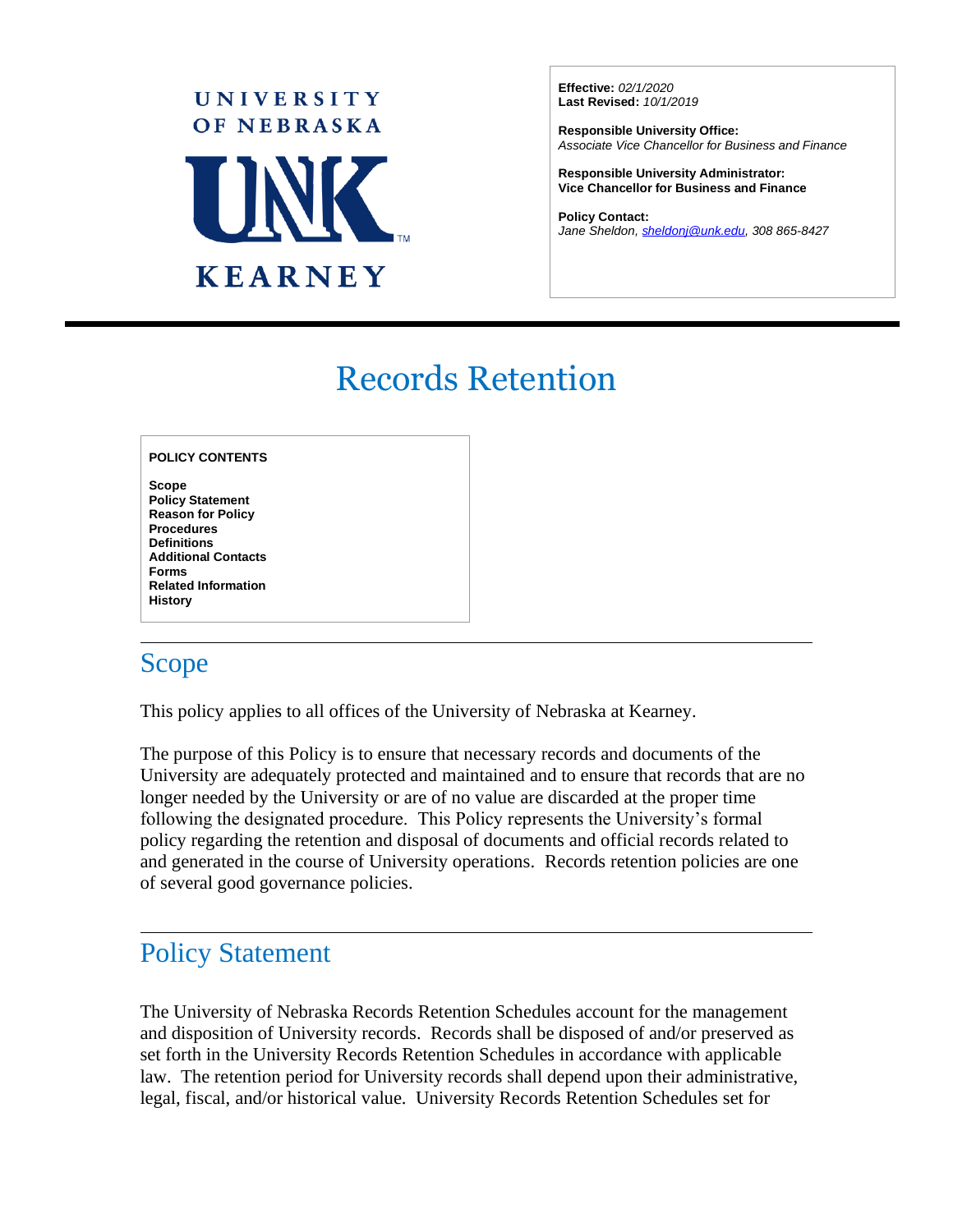minimum standards for retention. When appropriate, particular records may be retained for a period longer than the mandatory period stated in the retention schedule. University records subject to the requirements of a preservation notice must be retained until the notice is terminated.

It is the policy of the University of Nebraska to preserve University records or materials that (a) may be relevant to pending or anticipated litigation involving the University, or (b) may be relevant to an audit or investigation conducted by a state, federal or other regulatory agency, or (c) are subject to a subpoena, warrant, or national security letter served upon the University.

Executive Memorandum No. 29 issued from the Office of the President outlines records management and procedures for issuance of preservation notices.

### Reason for Policy

Records management activities shall include compliance with the Nebraska Records Management Act (Neb. Rev. Stat. § 84-1201 through 84-1226) and other state and federal laws concerning the management of records, regardless of physical form or characteristic.

### **Procedures**

The University generates many records that the University is required, by law, to maintain. Some records are needed to: continue critical University operations; document programs, contracts, expenses, etc.; and provide legal evidence. Although the University is not required to permanently retain all records, the University's retention schedule will dictate when records can be disposed.

The Records Officer for the University of Nebraska at Kearney is Jane Sheldon.

[Retention Schedules](http://www.sos.ne.gov/records-management/schedule_170.html)

#### **Forms of Records (Physical/Electronic)**

• **Electronic Records**

Unlike physical records, management of electronic (i.e., digital) records requires a computer, server, or other digital storage equipment. Particular concerns exist about digital preservation—the ability to retain and be able to access and read electronic records over time as technologies change. With electronic records, technical expertise is needed to assure that the content, context and structure of records is preserved and protected.

The electronic version of physical records need to be accessible for the length of the retention period. There must be a backup of the electronic record that is kept at a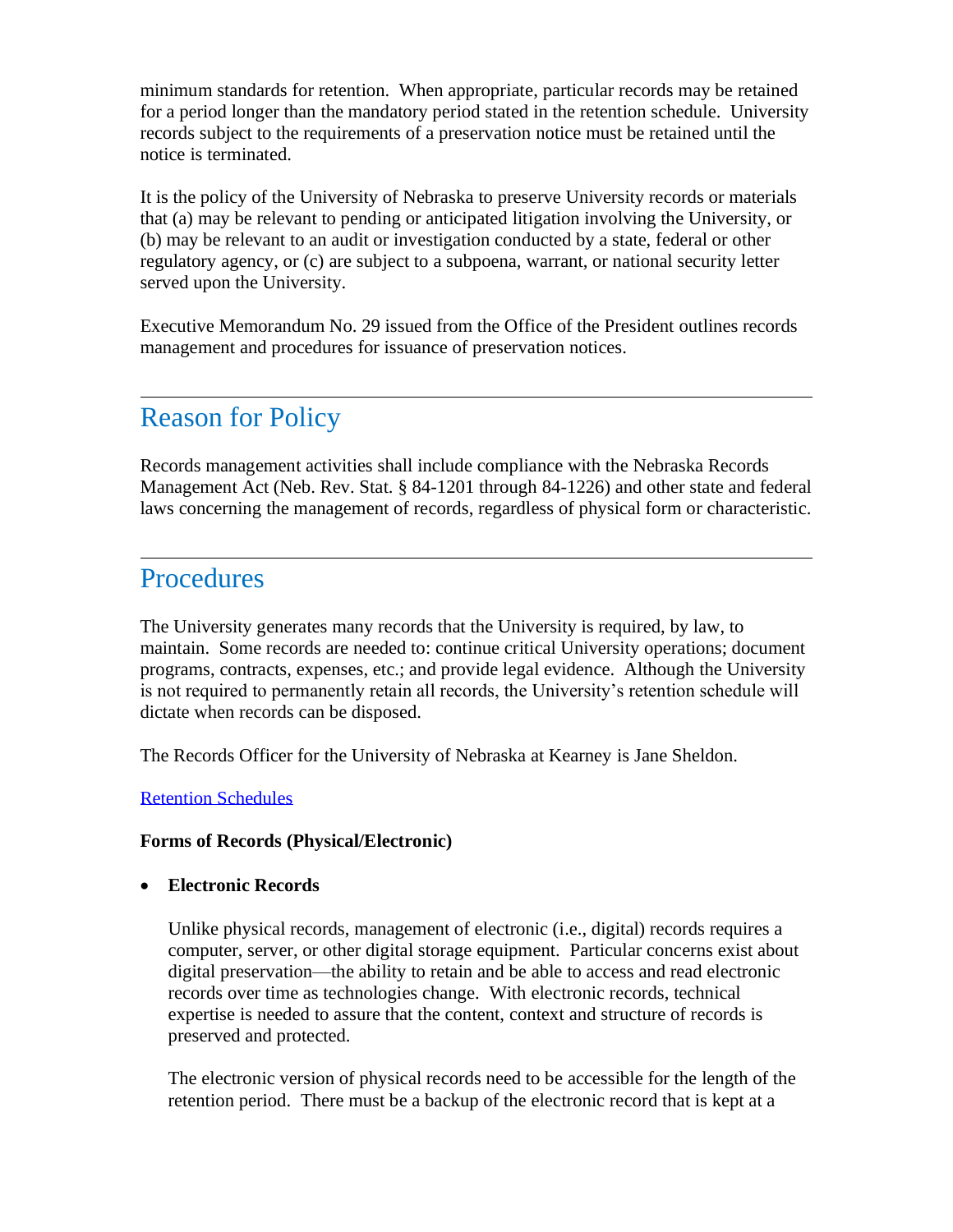separate location. For example, if the electronic records are saved to shared network drives, this requirement is met because of the backups taken of the shared networks. The sole electronic version should not be kept on the hard drive of an individual's desktop or laptop.

#### • **Email**

Work related electronic mail created and received by University employees during the course of business are University records. Electronic mail is identical to regular postal mail that must be sorted based on content according to the University Records Retention Schedules.

#### • **Paper**

Paper records must be stored in such a way that they are both sufficiently accessible and safeguarded against environmental damage. Vital records needed for disaster recovery may need to be stored in a disaster-resistant safe or vault to protect against fire, flood, earthquakes, tornado, etc.

#### **Storage of Records**

Records are stored because they may need to be retrieved at some point. Therefore, stored records must be protected from physical harm or loss, organized, and indexed so they are available for retrieval. House all records appropriately based on their size, format, and composition. Provide a mechanism for organizing and maintaining records that can be easily and safely handled. Factors that are considered when designing the type of storage used include the optimum method of accessing, storing, and using the records and stability of all component storage materials.

#### **Disaster Record (Continuity of Operation) Plan**

As part of a department's disaster recovery plan, a records management policy should provide a series of detailed actions if a disaster should occur at the storage locations of the records. Include the response procedures for multiple types of disasters. The goal of the plan should be to have the access to the records in the least amount of time.

#### **Department Records**

Departments can retain file copies of documentation on site for a convenient length of time when deemed appropriate for the department's timely reference. Original documentation that must be maintained in the department is subject to periodic review by the Division of Business and Finance to ensure that the documentation is being preserved in compliance with the University's Records Retention Schedules. The retention of this documentation must follow the Records Retention Schedule.

If records are not scanned and retained in centralized systems or otherwise retained electronically according to the Durable Medium Definition developed by the Nebraska Secretary of State, original copies of the documents must be maintained by the University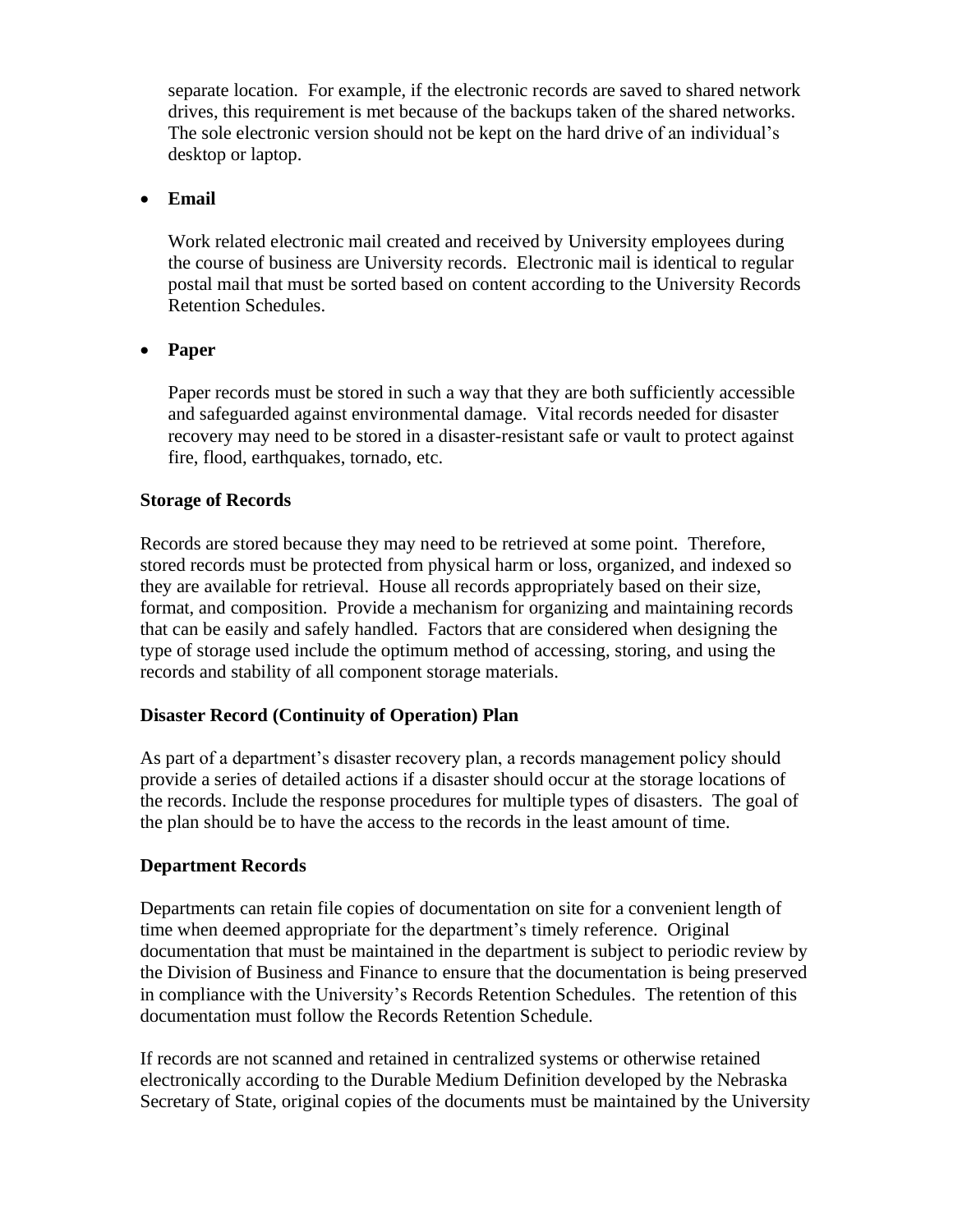department. For additional information regarding the Durable Medium Definition, please see https://sos.nebraska.gov/records-management/durablemedium.html

#### **Disposition of Records**

The disposition of a retained record refers to what is done with the record at the end of its "life cycle", in accordance with the Records Retention Schedule, may involve storing the record in its current location, transferring it to another location, or destroying the record. Before records can be disposed, a Disposition Report should be completed with the Nebraska Secretary of State.

#### **Steps to Record Destruction**

- $\checkmark$  Review the Records Retention Schedule
- $\checkmark$  Any records which you are the custodian of should be destroyed following the Records Retention Schedule and completing the Records Disposition Report.
- $\checkmark$  If a department chooses to destroy their own records, the University recommends utilizing a cross-cut or micro-cut shredders.
- $\checkmark$  Contact UNK Records Officer to obtain current vendors who can assist in destroying records for a one time or routine arrangement.
- $\checkmark$  Any documents with personal identifying information should be destroyed using the methods above.
- $\checkmark$  Complete the Disposition Report
	- o The online form can be found at https://appengine.egov.com/apps/ne/sos\_records\_disposition\_report
	- o In the Agency field, type Board of Regents of the University of Nebraska, in the Division field, type University of Nebraska at Kearney, (Add UNK department name)

## **Definitions**

Terms, defined Nebraska Revised Statute 84-1202

**Electronic Information and Services**: Any data, information, or service that is created, generated, collected, maintained, or distributed in electronic form by the University through transactions with individuals, businesses and other entities by means of electronic access.

**Public Records**: All records and documents regardless of physical form, of or belonging to the University except when any other statute expressly provides that particular information or records shall not be made public. Data which is a public record in its original form shall remain a public record when maintained in computer files.

**Record**: Any book, document, paper, photograph, microfilm, sound recording, magnetic storage medium, optical storage medium, or other material regardless of physical form or